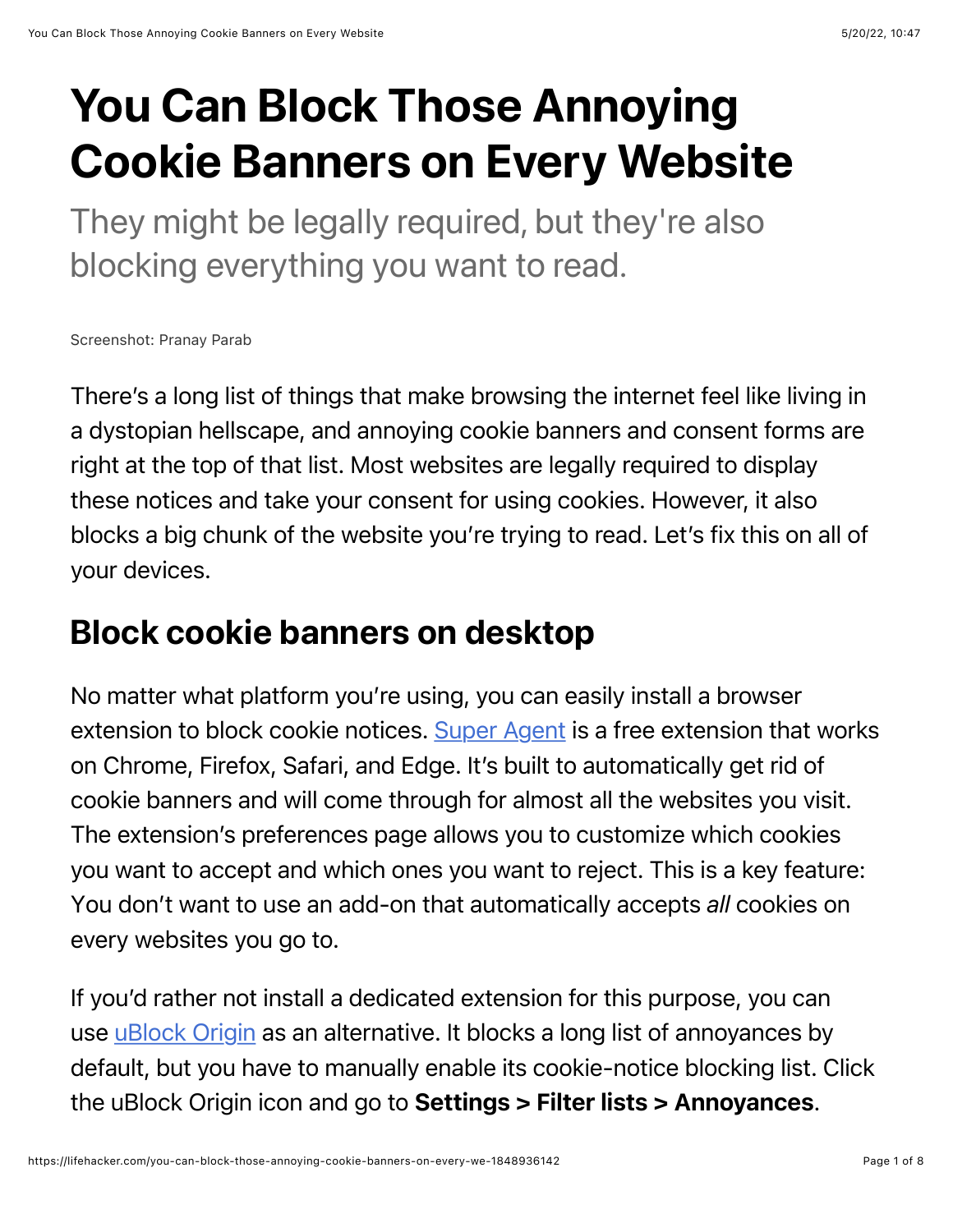#### Enable EasyList Cookie to hide cookie banners.

Be aware that automatically blocking cookie notices could prevent some websites from loading altogether, which is why you can consider using uBlock Origin's element hiding feature instead. When you see a cookie notice on any website, you can click the uBlock Origin extension icon from the browser's toolbar, and select the evedropper icon.

This enters the element-picker mode: Hover the mouse cursor over the cookie notice till the entire banner is selected, click it once, and select Create Filter in the pop-up window. You may have to do this manually on multiple websites, but it's a one-time effort for each website you visit and only takes a few clicks.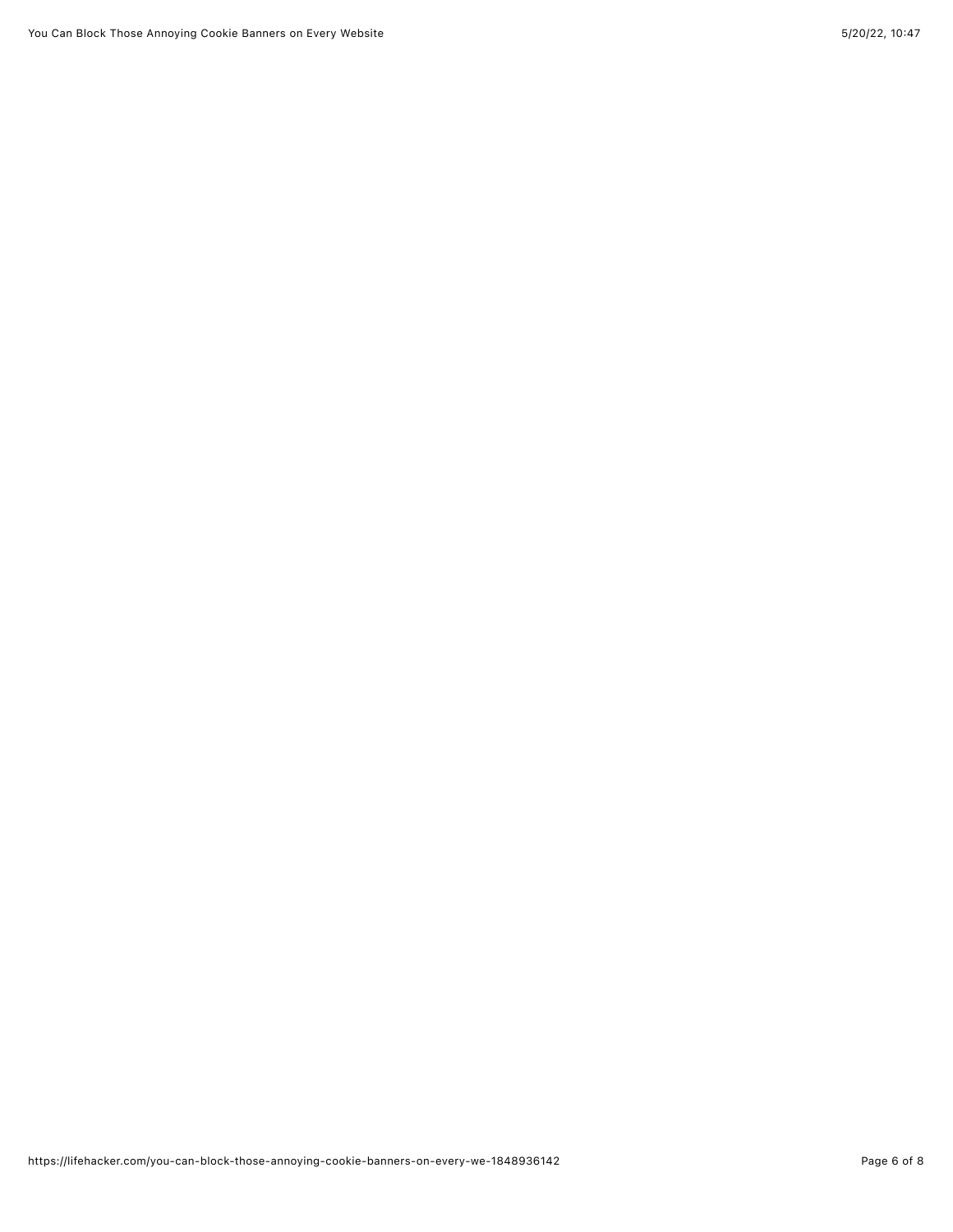## Block cookie banners on iPhone and iPad

As long as your iPhone and iPad are updated to iOS 15, you can use some [great Safari extension](https://lifehacker.com/12-better-ways-to-browse-the-internet-on-your-iphone-1847726577)[s to block annoyances on the web. However, Super](https://www.super-agent.com/)